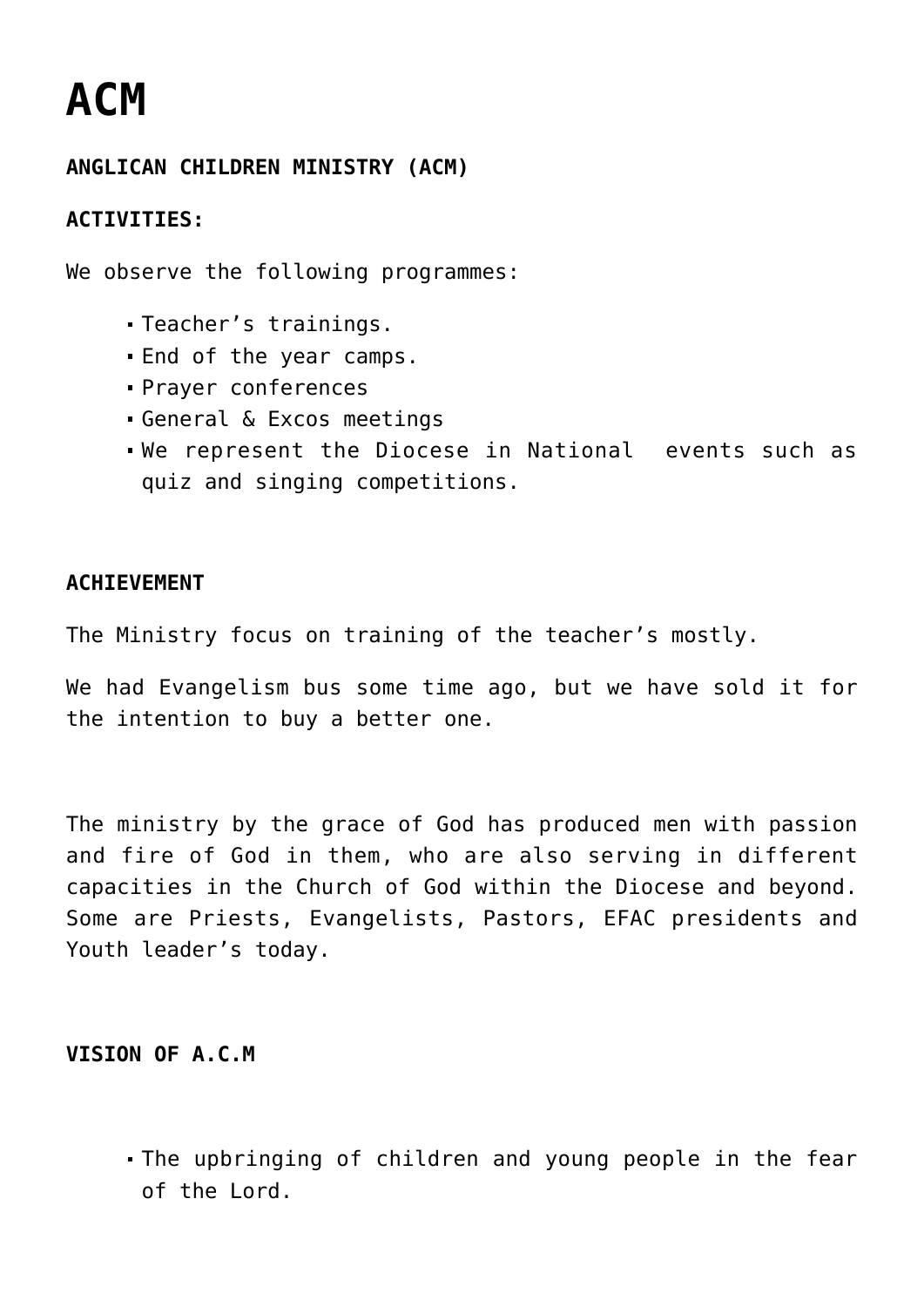- Helping children and young people to become growing Christians and well disciplined citizens.
- Instruct children and young people in Anglican faith.
- Guiding them to learn to study and pray everyday
- Help them defend their Christian faith and spiritual life through worship

#### **LEADERSHIP OF ACM SINCE 1994**

| Chaplain: Ven. A.N.C Ogbochie<br>$1994 - 2005$                                                                                                       |
|------------------------------------------------------------------------------------------------------------------------------------------------------|
| Dr. Ejike<br>$1994 - 2005$                                                                                                                           |
| Secretary: Mr. Joseph Amadi<br>$1994 - 2005$                                                                                                         |
| Chaplain: Ven. D.N. Omeje<br>$2005 - 2008$                                                                                                           |
| Sister Eunice<br>$2005 - 2008$                                                                                                                       |
| Secretary: Stephen Odoabuchi<br>$2005 - 2008$                                                                                                        |
| Chaplain:<br>Late Rev. Canon Livnus Ugwu<br>$2008 - 2009$                                                                                            |
| Leader: when the set of the set of the set of the set of the set of the set of the set of the set of the set o<br>Johnson Ezeobetta (now Reverend) - |
| Stephen Odoabuchi<br>Secretary:                                                                                                                      |
|                                                                                                                                                      |